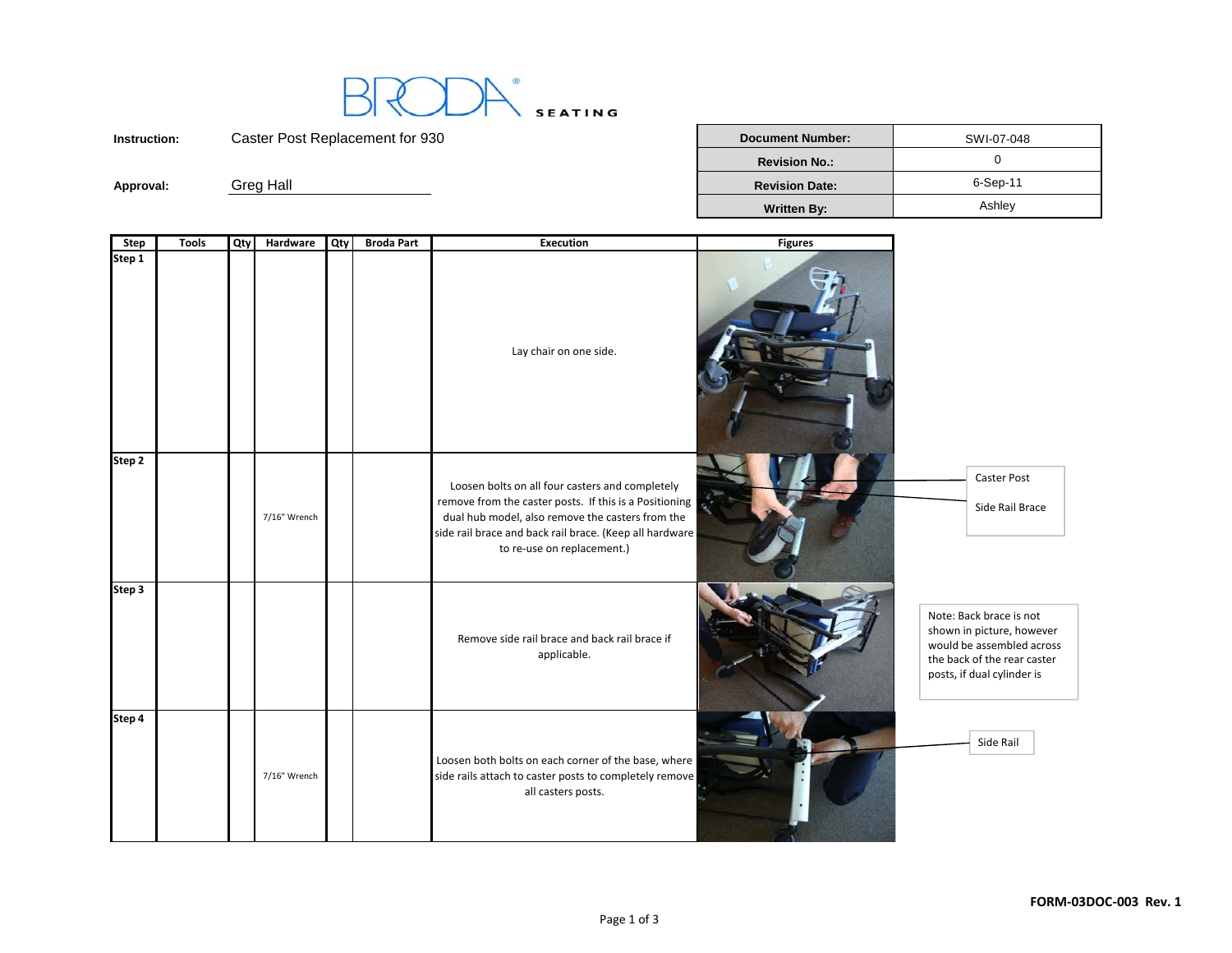

**Instruction:**Caster Post Replacement for 930 **Document Number:** Number: SWI-07-048 **Revision No.:**. In the set of the set of the set of the set of the set of the set of the set of the set of the set of the se<br>Set of the set of the set of the set of the set of the set of the set of the set of the set of the set of the<br>S **Approval:** Greg Hall **Revision Date:** 6-Sep-11 **Written By:** Ashley

| Step 5 |  | 7/16" Wrench |  | Install new caster posts to desired seat height. Insert<br>all fasteners removed in steps above, before<br>tightening. If you tighten before all fasteners are<br>inserted, base may be difficult to align.                                                                                                                                                                                                                                       |                                                    |                                                    |
|--------|--|--------------|--|---------------------------------------------------------------------------------------------------------------------------------------------------------------------------------------------------------------------------------------------------------------------------------------------------------------------------------------------------------------------------------------------------------------------------------------------------|----------------------------------------------------|----------------------------------------------------|
| Step 6 |  |              |  | If switching caster posts from a Mobility chair (short<br>caster posts) to a Positioning chair (tall caster posts),<br>you will want to install the side rail brace and back<br>rail brace (to lowest hole on caster post) for a dual<br>hub model. If you are switching from a Positioning to<br>a Mobility chair, the side rail brace and back rail<br>brace are not required. Re-install casters the same<br>way they were removed in Step #2. | <b>Mobility Chair-Short</b><br><b>Caster Posts</b> | Positioning<br>Chair - Tall<br><b>Caster Posts</b> |
| Step 7 |  |              |  | Contact Broda Customer Service With Questions.                                                                                                                                                                                                                                                                                                                                                                                                    |                                                    |                                                    |